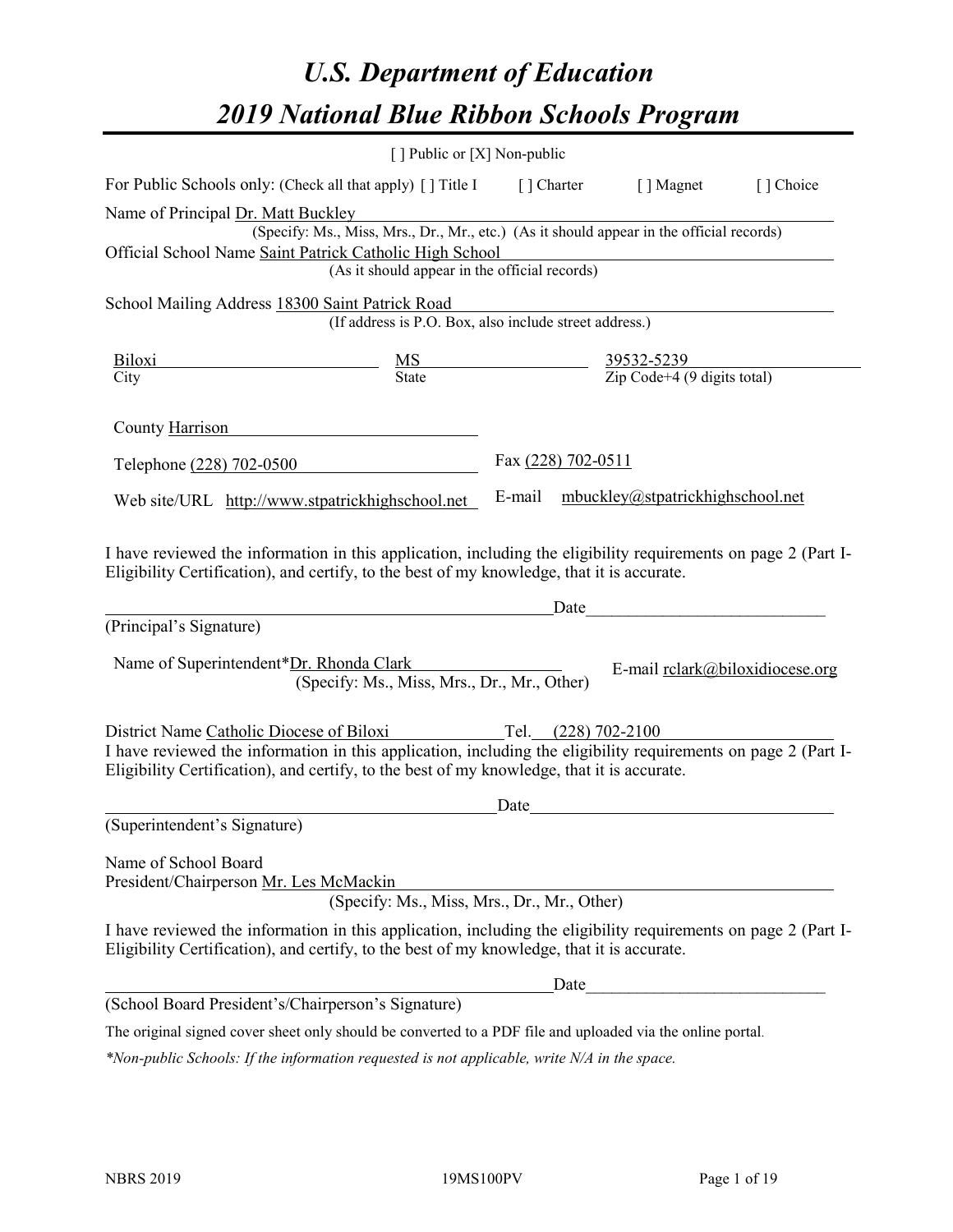# PART I – ELIGIBILITY CERTIFICATION

The signatures on the first page of this application (cover page) certify that each of the statements below, concerning the school's eligibility and compliance with U.S. Department of Education and National Blue Ribbon Schools requirements, are true and correct.

1. All nominated public schools must meet the state's performance targets in reading (or English language arts) and mathematics and other academic indicators (i.e., attendance rate and graduation rate), for the all students group, including having participation rates of at least 95 percent using the most recent accountability results available for nomination.

2. To meet final eligibility, all nominated public schools must be certified by states prior to September 2019 in order to meet all eligibility requirements. Any status appeals must be resolved at least two weeks before the awards ceremony for the school to receive the award.

3. The school configuration includes one or more of grades K-12. Schools on the same campus with one principal, even a K-12 school, must apply as an entire school.

4. The school has been in existence for five full years, that is, from at least September 2013 and each tested grade must have been part of the school for the past three years.

5. The nominated school has not received the National Blue Ribbon Schools award in the past five years: 2014, 2015, 2016, 2017, or 2018.

6. The nominated school has no history of testing irregularities, nor have charges of irregularities been brought against the school at the time of nomination. If irregularities are later discovered and proven by the state, the U.S. Department of Education reserves the right to disqualify a school's application and/or rescind a school's award.

7. The nominated school has not been identified by the state as "persistently dangerous" within the last two years.

8. The nominated school or district is not refusing Office of Civil Rights (OCR) access to information necessary to investigate a civil rights complaint or to conduct a district-wide compliance review.

9. The OCR has not issued a violation letter of findings to the school district concluding that the nominated school or the district as a whole has violated one or more of the civil rights statutes. A violation letter of findings will not be considered outstanding if OCR has accepted a corrective action plan from the district to remedy the violation.

10. The U.S. Department of Justice does not have a pending suit alleging that the nominated school or the school district, as a whole, has violated one or more of the civil rights statutes or the Constitution's equal protection clause.

11. There are no findings of violations of the Individuals with Disabilities Education Act in a U.S. Department of Education monitoring report that apply to the school or school district in question; or if there are such findings, the state or district has corrected, or agreed to correct, the findings.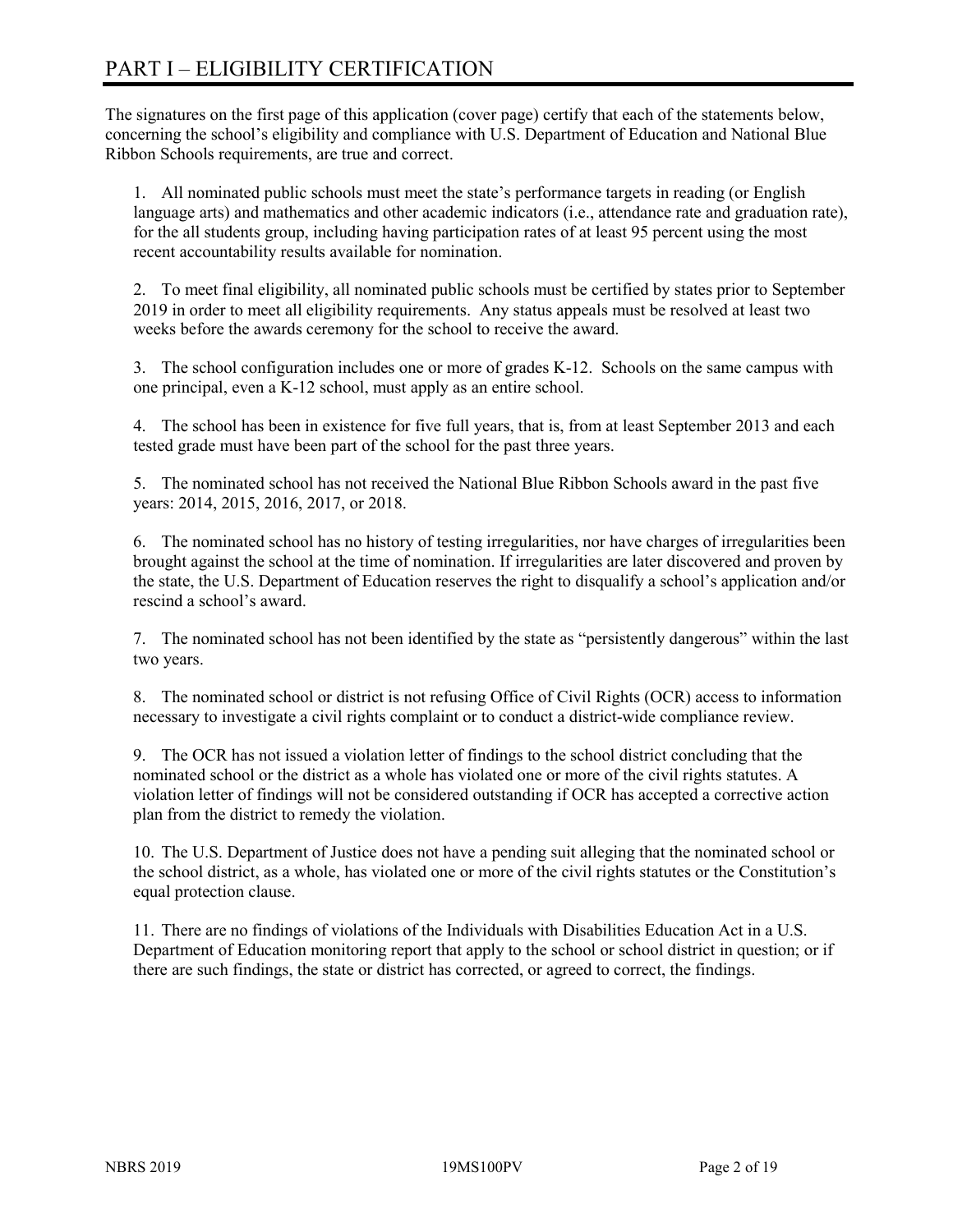## PART II - DEMOGRAPHIC DATA

#### **Data should be provided for the most recent school year (2018-2019) unless otherwise stated.**

**DISTRICT** (Question 1 is not applicable to non-public schools)

| -1. | Number of schools in the district<br>(per district designation): | $\underline{0}$ Elementary schools (includes K-8)<br>0 Middle/Junior high schools |
|-----|------------------------------------------------------------------|-----------------------------------------------------------------------------------|
|     |                                                                  | 0 High schools                                                                    |
|     |                                                                  | $0 K-12$ schools                                                                  |

0 TOTAL

**SCHOOL** (To be completed by all schools)

2. Category that best describes the area where the school is located:

[] Urban or large central city [X] Suburban [] Rural or small city/town

3. Number of students as of October 1, 2018 enrolled at each grade level or its equivalent in applying school:

| Grade                           | # of         | # of Females | <b>Grade Total</b> |
|---------------------------------|--------------|--------------|--------------------|
|                                 | <b>Males</b> |              |                    |
| PreK                            | 0            | $\theta$     | 0                  |
| K                               | 0            | 0            | 0                  |
| 1                               | 0            | 0            | 0                  |
| 2                               | 0            | 0            | 0                  |
| 3                               | 0            | 0            | 0                  |
| $\overline{\mathbf{4}}$         | 0            | 0            | 0                  |
| 5                               | 0            | 0            | 0                  |
| 6                               | 0            | 0            | 0                  |
| 7                               | 41           | 42           | 83                 |
| 8                               | 35           | 36           | 71                 |
| 9                               | 31           | 34           | 65                 |
| 10                              | 34           | 41           | 75                 |
| 11                              | 30           | 30           | 60                 |
| 12 or higher                    | 28           | 35           | 63                 |
| <b>Total</b><br><b>Students</b> | 199          | 218          | 417                |

\*Schools that house PreK programs should count preschool students **only** if the school administration is responsible for the program.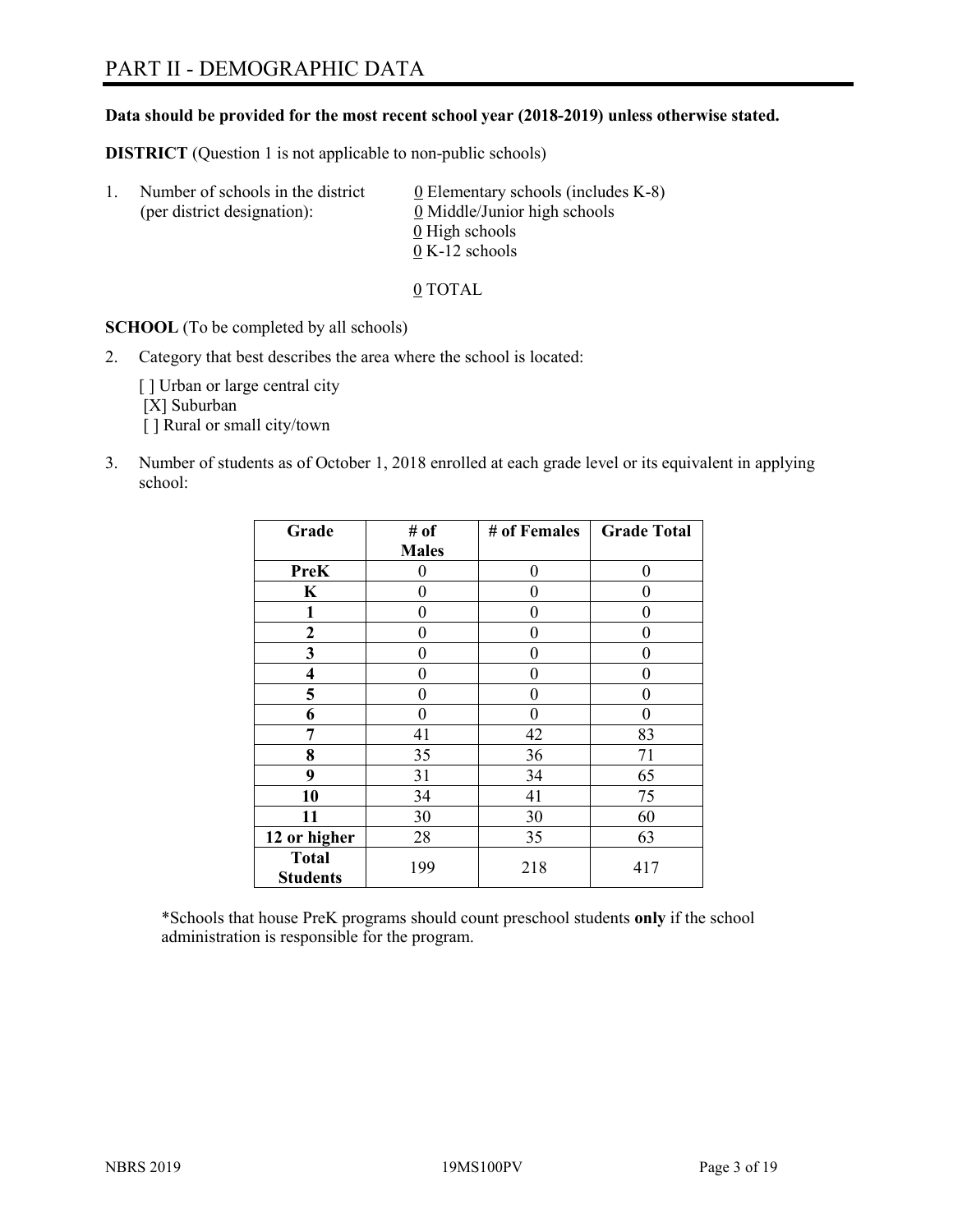4. Racial/ethnic composition of  $1\%$  American Indian or Alaska Native the school (if unknown, estimate): 3 % Asian

4 % Black or African American  $\frac{6}{6}$ % Hispanic or Latino 1 % Native Hawaiian or Other Pacific Islander 81 % White 4 % Two or more races **100 % Total**

(Only these seven standard categories should be used to report the racial/ethnic composition of your school. The Final Guidance on Maintaining, Collecting, and Reporting Racial and Ethnic Data to the U.S. Department of Education published in the October 19, 2007 *Federal Register* provides definitions for each of the seven categories.)

5. Student turnover, or mobility rate, during the  $2017 - 2018$  school year:  $2\%$ 

If the mobility rate is above 15%, please explain.

This rate should be calculated using the grid below. The answer to (6) is the mobility rate.

| <b>Steps For Determining Mobility Rate</b>    | Answer |
|-----------------------------------------------|--------|
| (1) Number of students who transferred to     |        |
| the school after October 1, 2017 until the    | 6      |
| end of the 2017-2018 school year              |        |
| (2) Number of students who transferred        |        |
| from the school after October 1, 2016 until   |        |
| the end of the 2017-2018 school year          |        |
| (3) Total of all transferred students [sum of | 10     |
| rows $(1)$ and $(2)$ ]                        |        |
| (4) Total number of students in the school as | 401    |
| of October 1, 2017                            |        |
| $(5)$ Total transferred students in row $(3)$ | 0.02   |
| divided by total students in row (4)          |        |
| $(6)$ Amount in row $(5)$ multiplied by 100   | 2      |

6. Specify each non-English language represented in the school (separate languages by commas):

| English Language Learners (ELL) in the school:   | $0\%$<br>0 Total number ELL |
|--------------------------------------------------|-----------------------------|
| Students eligible for free/reduced-priced meals: | $3\%$                       |
| Total number students who qualify:               |                             |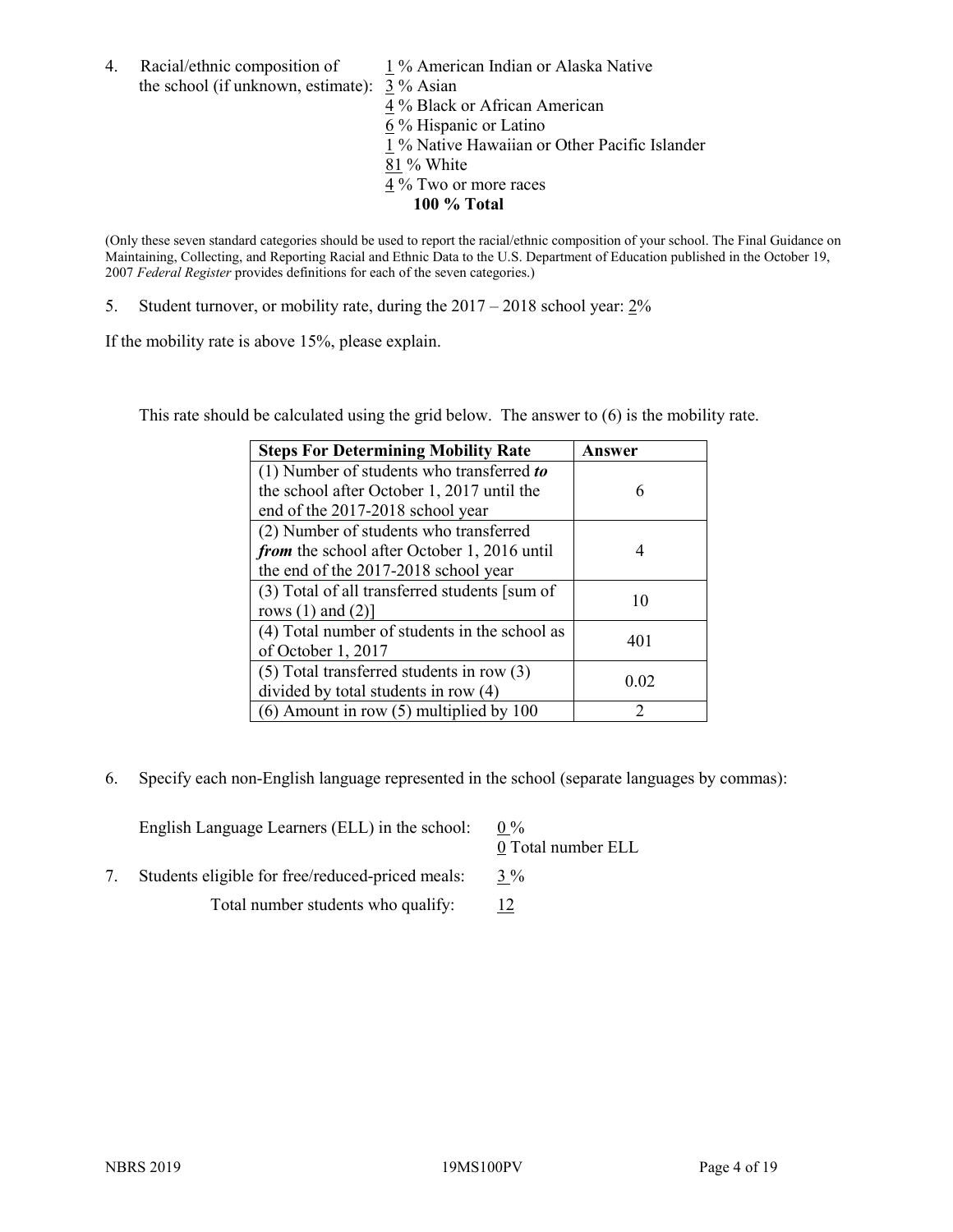13 Total number of students served

Indicate below the number of students with disabilities according to conditions designated in the Individuals with Disabilities Education Act. Do not add additional conditions. It is possible that students may be classified in more than one condition.

| 1 Autism                  | 0 Multiple Disabilities                 |
|---------------------------|-----------------------------------------|
| 0 Deafness                | 1 Orthopedic Impairment                 |
| 0 Deaf-Blindness          | 0 Other Health Impaired                 |
| 0 Developmental Delay     | 0 Specific Learning Disability          |
| 0 Emotional Disturbance   | 0 Speech or Language Impairment         |
| 2 Hearing Impairment      | 0 Traumatic Brain Injury                |
| 8 Intellectual Disability | 1 Visual Impairment Including Blindness |

- 9. Number of years the principal has been in her/his position at this school: 3
- 10. Use Full-Time Equivalents (FTEs), rounded to nearest whole numeral, to indicate the number of school staff in each of the categories below:

|                                                                                                                                                                                                                              | <b>Number of Staff</b> |
|------------------------------------------------------------------------------------------------------------------------------------------------------------------------------------------------------------------------------|------------------------|
| Administrators                                                                                                                                                                                                               | 3                      |
| Classroom teachers including those<br>teaching high school specialty<br>subjects, e.g., third grade teacher,<br>history teacher, algebra teacher.                                                                            | 28                     |
| Resource teachers/specialists/coaches<br>e.g., reading specialist, science coach,<br>special education teacher, technology<br>specialist, art teacher, etc.                                                                  | 4                      |
| Paraprofessionals under the<br>supervision of a professional<br>supporting single, group, or classroom<br>students.                                                                                                          | 9                      |
| Student support personnel<br>e.g., school counselors, behavior<br>interventionists, mental/physical<br>health service providers,<br>psychologists, family engagement<br>liaisons, career/college attainment<br>coaches, etc. | 13                     |

11. Average student-classroom teacher ratio, that is, the number of students in the school divided by the FTE of classroom teachers, e.g.,  $22:1$  13:1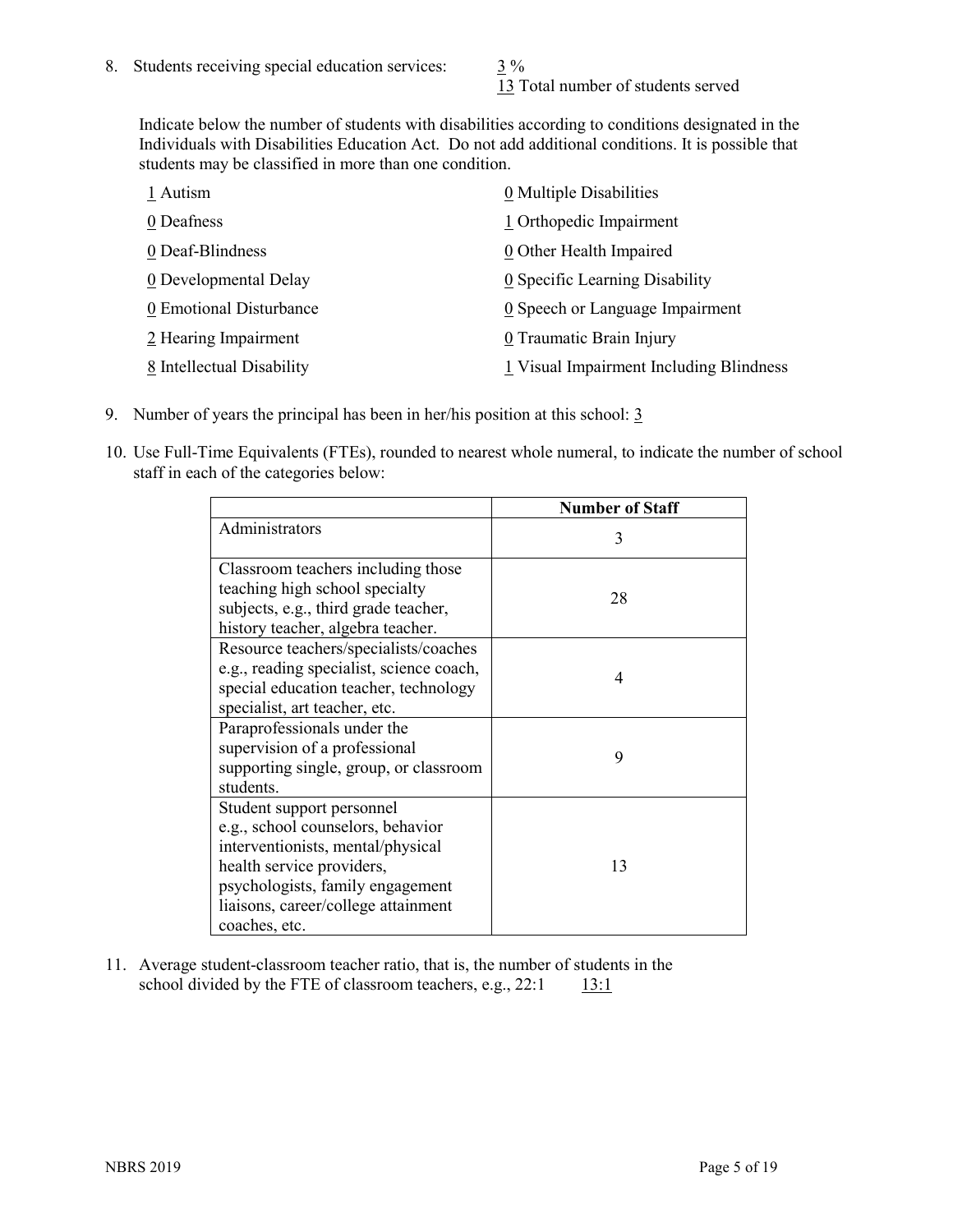12. Show daily student attendance rates. Only high schools need to supply yearly graduation rates.

| <b>Required Information</b> | 2017-2018 | 2016-2017 | 2015-2016 | 2014-2015 | 2013-2014 |
|-----------------------------|-----------|-----------|-----------|-----------|-----------|
| Daily student attendance    | 96%       | 96%       | 95%       | 93%       | 93%       |
| High school graduation rate | l00%      | $00\%$    | $00\%$    | $100\%$   | $100\%$   |

#### 13. **For high schools only, that is, schools ending in grade 12 or higher.**

Show percentages to indicate the post-secondary status of students who graduated in Spring 2018.

| <b>Post-Secondary Status</b>                  |       |
|-----------------------------------------------|-------|
| Graduating class size                         |       |
| Enrolled in a 4-year college or university    | 89%   |
| Enrolled in a community college               | 11%   |
| Enrolled in career/technical training program | $0\%$ |
| Found employment                              | 0%    |
| Joined the military or other public service   | 0%    |
| Other                                         |       |

14. Indicate whether your school has previously received a National Blue Ribbon Schools award. Yes No X

If yes, select the year in which your school received the award.

15. In a couple of sentences, provide the school's mission or vision statement.

Our mission is to promote spiritual growth; to assure intellectual growth through academic excellence; to foster a Christian social conscience; and to provide a culturally enriching experience.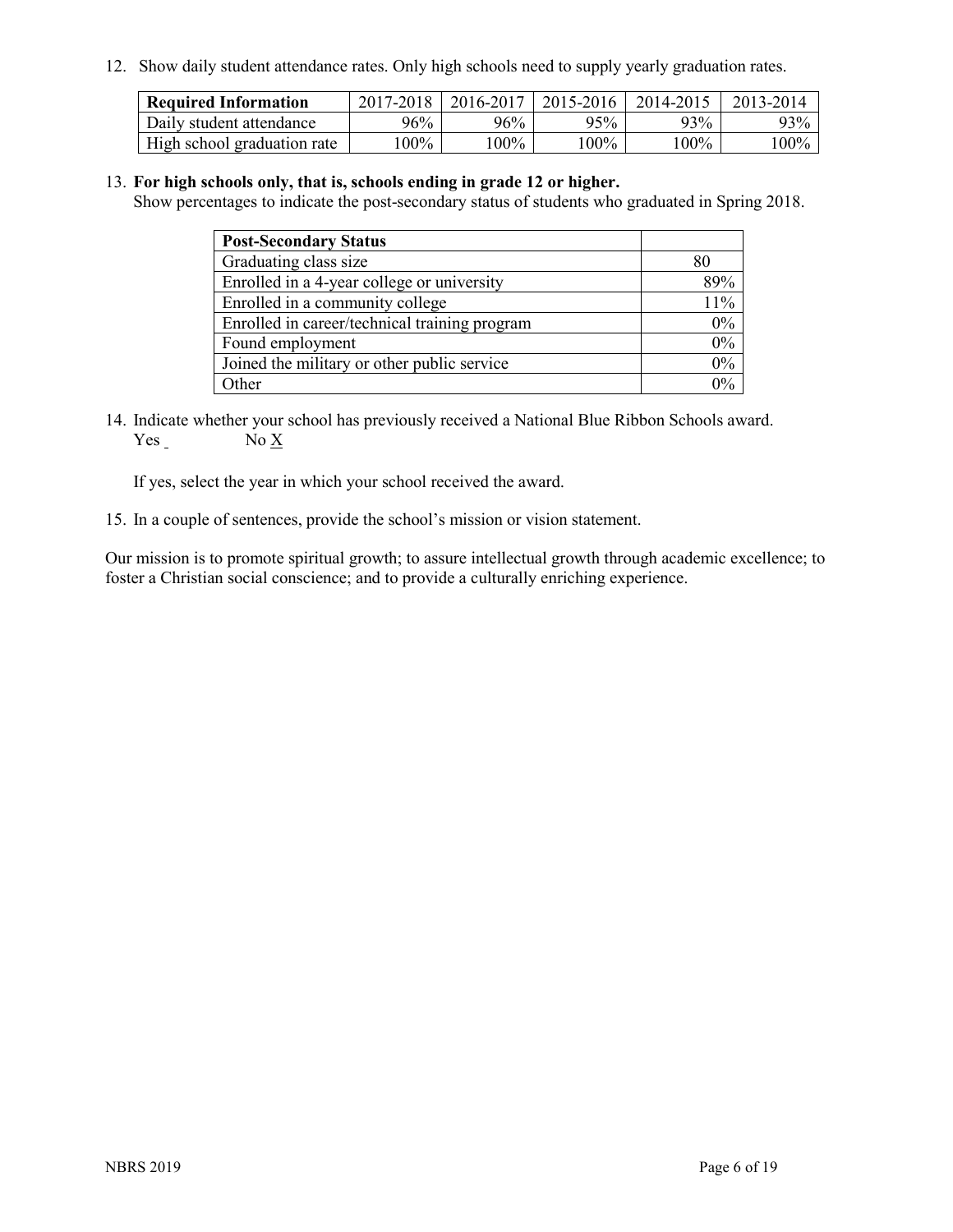## PART III – SUMMARY

The goal of Saint Patrick Catholic High School is to graduate students who aspire in excellence and who are motivated to leadership, service, and civic responsibility; who are independent thinkers informed and enriched by a challenging curriculum; who are appreciators of the visual and performing arts and the spirit of competition; who are lifelong learners adaptable to new information and technologies; and who are individuals who strive to develop the spiritual, intellectual, civic, emotional, and physical dimensions of their lives.

Saint Patrick Catholic High School is a coeducational college-preparatory, private high school serving students in grades 7-12 in the Catholic Diocese of Biloxi. Saint Patrick Catholic High School is a diverse community of learners committed to Gospel values as taught by Jesus Christ and to academic excellence. We dedicate ourselves to the ideals of Catholic education, and we strive to awaken the minds and spirits of our students to the appreciation of the beauty of creation, the dignity of life, and the demands of social justice. Students attend seven class periods per day, and each class period is 50 minutes in length. The average class size is 16 students. Saint Patrick offers a varied and challenging curriculum which emphasizes academic excellence as well as spiritual, personal, and social growth.

Saint Patrick Catholic High School was founded in 2007 by the combination of two parochial Catholic schools, Mercy Cross High School in Biloxi and Saint John High School in Gulfport. The Class of 2008 was the first to graduate from Saint Patrick Catholic High School. Although the lifetime of Saint Patrick is just eleven years, several milestones have been accomplished. In 2010, Saint Patrick was named a Top 50 Catholic High School in America by Catholic High School Honor Roll. Another milestone was the addition of the free transportation system in the 2017-18 school year; as families are traversing the region to attend classes and to participate in extracurricular opportunities, a challenge for the school population included transportation. To address this logistical concern, we began offering a bus service to and from our six partner elementary schools free of charge to families. By offering free transportation, the school was able to begin alleviating one of our biggest challenges which is location. The academic rigor and breadth of extracurricular opportunities available have produced inquisitive thinkers who are engaged in both the school community and beyond. Another milestone was having three students contribute to a recordbreaking 2017-18 school year with perfect scores on the ACT exam. Additionally, our 2018-19 academic year consisted of another milestone moment with the introduction of our major technology initiative wherein each student receives a laptop to complete his or her coursework, access resources, and collaborate with peers and instructors. While most schools invest in technology, we had the additional challenge of being in a remote location with limited internet access. Through diligence and focused effort to increase our bandwidth and technological footprint, we were able to issue Chromebooks to our students for use in the classroom and at home.

Families served by Saint Patrick Catholic High School span several counties and municipalities throughout the Mississippi Gulf Coast. With a student population of 417, faculty and staff members are able to develop personalized relationships with students, encouraging each to grow in their individual talents and abilities. Given the proximity to NASA's Stennis Space Center and several military bases, families represent a diverse makeup in which a significant portion of the student population have relocated from other domestic and international locations. This provides a variety of vantage points and perspectives are discussed and considered both within and outside of the classroom.

With an average ACT score of 26 and more than 20% of the current student population achieving a cumulative score of 30 or higher, Saint Patrick Catholic High School graduates are poised to lead their local and national communities. In 2018 alone, five members of the Saint Patrick Catholic High School Class of 2019 have been named National Merit Finalists, and two members of the class have achieved a perfect score of 36 on the ACT. The robust athletic programs at Saint Patrick have secured 37 Mississippi High School Activities Association State Championships. Academic and leadership organizations are consistently able to compete on a regional, state and national level. The school proudly claims a 100% graduation rate and a 98% college-matriculation rate. Saint Patrick graduates are offered approximately \$8 million dollars in scholarships each year.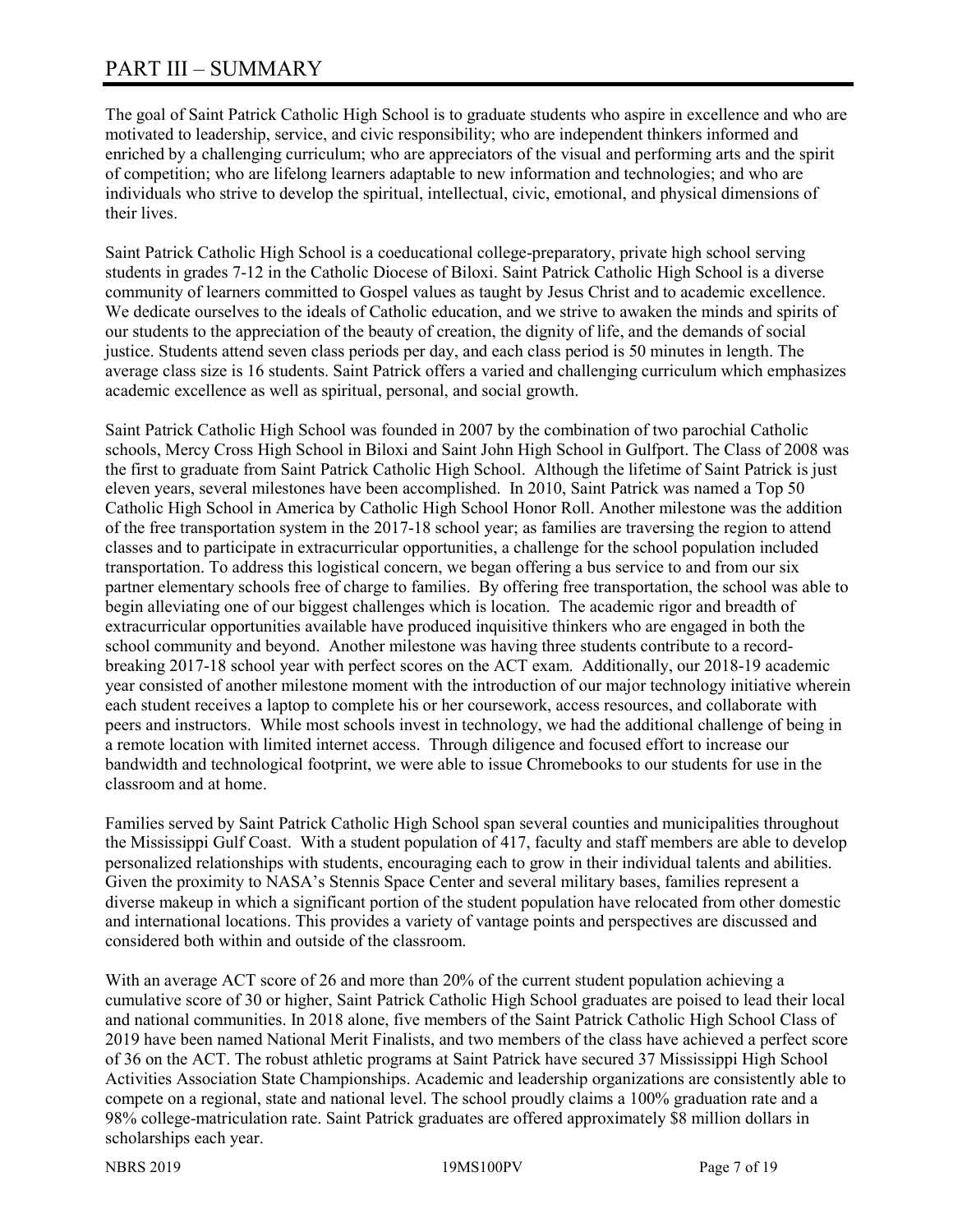Unique school day features include each day starting with prayer and reflection as well as each class beginning with prayer. Students attend mass once per week, on holy days of obligation, and on special occasions. Pastors and associate pastors of local parishes join students and faculty for mass throughout the school year. The school also offers Reconciliation services during Advent and Lent and Eucharistic Adoration throughout the year. With the addition of a 1:1 technology initiative in which each student in grades 9-12 receives a Chromebook, students are able to simulate a collegiate atmosphere to align with the School's mission as the premier college preparatory institution in the region. Students review lesson plans for week, construct notes and submit assignments through the Canvas Learning Management System.

An additional special program offered at Saint Patrick Catholic High School includes the Campus Ministry Team, which provides school-wide programs that focus on biblical, moral and character development. This small group of seniors engage the community of Saint Patrick through conducting spiritual retreats and producing skits to inspire thoughtful conversations surrounding religious life. Finally, advisement classes have been introduced for seventh and eighth graders and are designed to provide small group instructional interventions for students with an identified deficiency.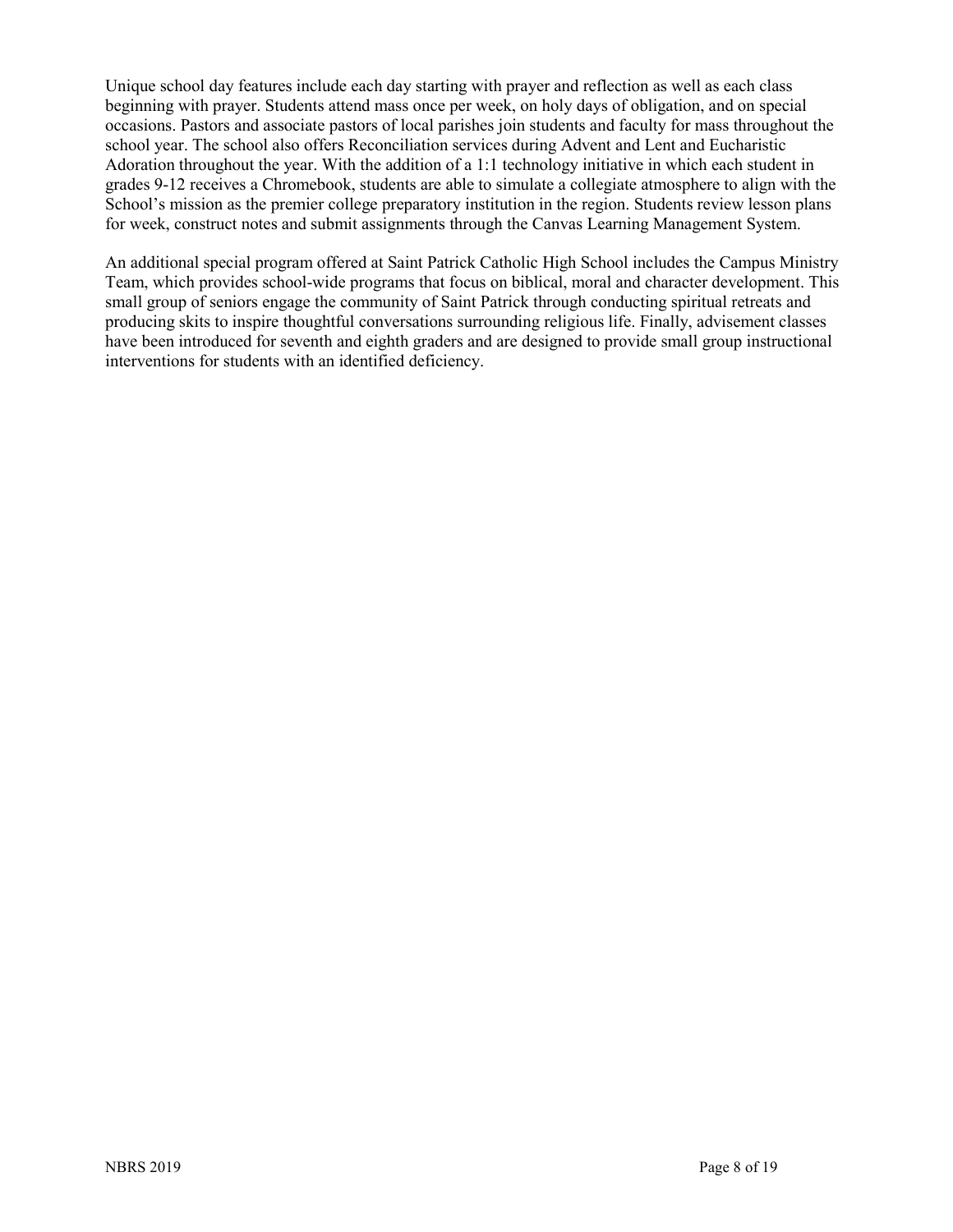#### **1. Core Curriculum:**

#### **1a. Reading/English language arts:**

The Saint Patrick High School language Arts curriculum offers a focus for high quality instruction each year to ensure that students gain adequate exposure to a range of texts and tasks. The texts consist of both informational and literature in all grades with the literature selections consisting of American and foreign authors using modern and classic novels. Rigor is infused through the requirement that students read increasingly complex texts through the grades. Students advancing through the grades are expected to meet each year's grade-specific standards and retain or further develop skills and understandings mastered in preceding grades. The curriculum sequence begins in the seventh grade with the emphasis on the major components of literacy and culminates in the twelfth grade with Advanced Placement Composition I, Advanced Placement Literature, Dual Credit College Composition I or Dual Credit College Literature I.

#### **1b. Mathematics:**

The Saint Patrick High School mathematics curriculum provides a rigorous offering beginning in the seventh grade with pre-algebra/algebra and culminates in the twelfth grade with Advanced Placement Calculus and Dual Credit College Calculus I. The curriculum requires students to consider analogous problems, represent problems coherently, justify conclusions, apply the mathematics to practical situations, use technology mindfully to work with the mathematics, explain the mathematics accurately to other students, step back for an overview, or deviate from a known procedure to find a shortcut. Students advancing through the grades are expected to meet each year's grade-specific standards and retain or further develop skills and understandings mastered in preceding grades. The mathematics department emphasis of providing individualized instruction in a teacher-to-student or peer-to-peer tutorial relationship is support for implementation of the most rigorous curriculum with regard to scope and pace.

#### **1c. Science:**

The science curriculum at Saint Patrick High School aligns with the National Academies of Sciences, Engineering and Medicines Framework for Science Education k-12. The scope and sequence begins with the seventh grade science which presents equal focus on life science and physical science and elevates to twelfth grade offerings of Advanced Placement Physics, Advanced Placement Chemistry, Engineering, and Dual Credit College courses in College Biology I and II. The curriculum connects information across life science, physical science, and Earth and space science with the disciplinary core ideas of ecology and interdependence, motions, forces, energy, Earth systems and cycles. There is a consistent focus on laboratory experimentation and problem solving that is evident in the extensive laboratory experimentation requirements for offerings from the seventh through twelfth grade. The extra curricula offering of the awardwinning Robotics team extends the rigor of the curriculum beyond the college prep rigorous academic offerings.

#### **1d. Social studies/history/civic learning and engagement**

The Saint Patrick social studies curriculum offers a focus for instruction each year to ensure that students gain adequate exposure to the full spectrum of the social sciences. With an emphasis on social science literacy, the curriculum requires the engagement of complex, rigorous texts and requires extensive analysis of historical and informational texts. The curriculum sequence spans from the seventh grade offering of World History, from prehistory to the Age of Enlightenment, to the culmination in the twelfth grade of Advanced Placement American Government, Advanced Placement World History and Advanced Placement United States History. The curriculum sequence includes all social sciences; history, economics, sociology, geography, psychology and civics/government. With a focus on Webb's depth of knowledge, instructional practices require students to perform tasks at the highest level of the Depths of Knowledge spectrum in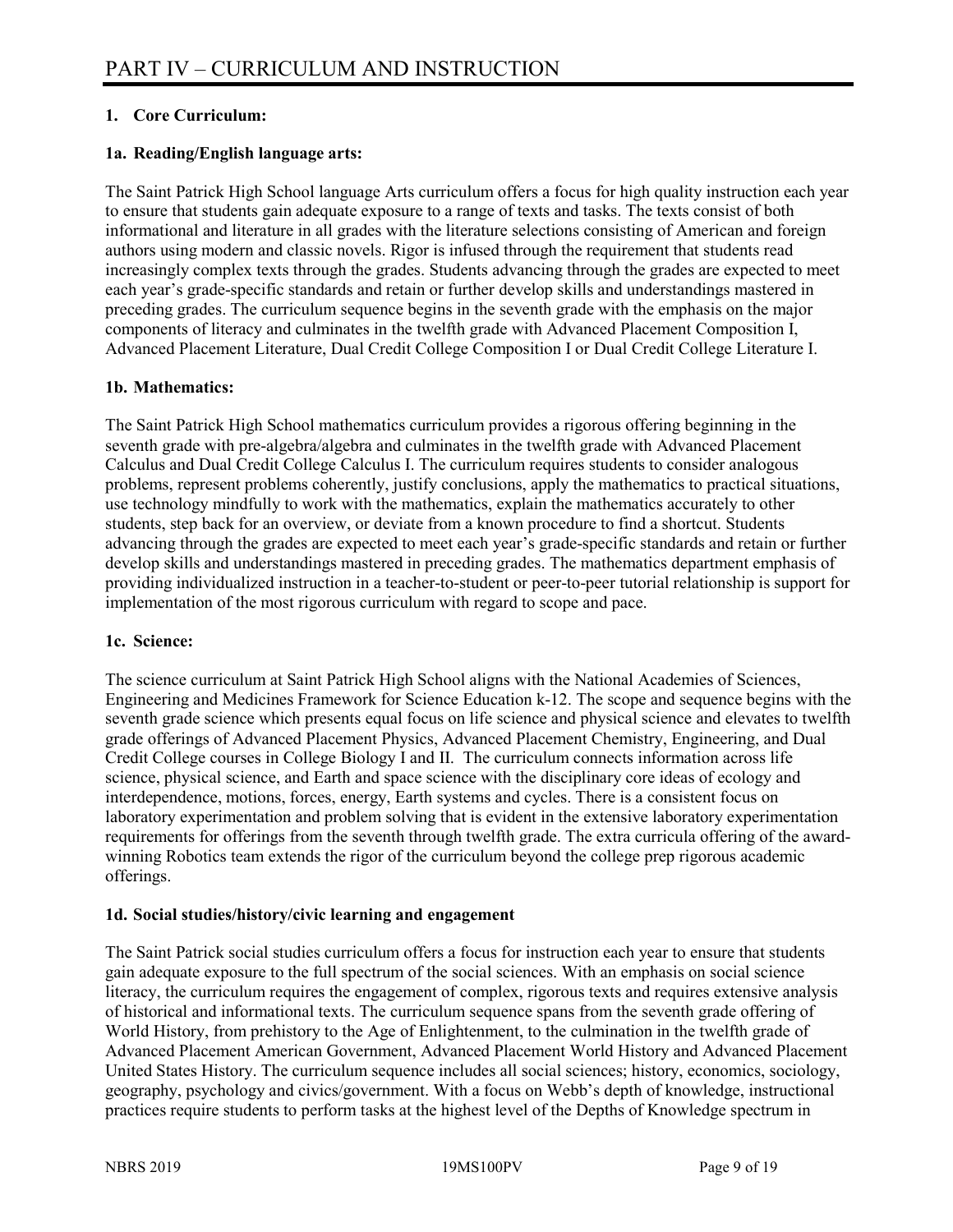multiple forms of student exhibitions with an emphasis on the analysis and critique of original historical texts.

#### **1e. For secondary schools:**

The instructional management system maintained at Saint Patrick requires a diversified instructional approach. Teachers utilize an explicit instructional approach supported by problem-based learning with complete dependence on technology-based support as the ninth through twelfth grade students are required to complete all assignments on the Chromebook within the Canvas learning management software system. The math and science instructional practices emphasize the use of laboratory experiment and problem-based learning to address higher depths of knowledge and advanced application skills. Differentiated instruction is emphasized in the seventh and eighth grade courses as the need to provide support for the transition from elementary to the rigorous high school curriculum is necessary.

As a college preparatory institution operating outside the state assessment system, Saint Patrick prioritizes student performance on the ACT, a curriculum-based assessment that assesses the mastery of college readiness skills. For the early grades of seventh through ninth, Saint Patrick utilizes the Iowa Test of Basic Skills. The ITBS is a nationally standardized achievement assessment that closely aligns with the ACT. In department meetings guided by the administration, a thorough analysis of ITBS and ACT data is conducted with an instructional prescription developed and implemented to address identified deficiencies.

#### **1f. For schools that offer preschool for three- and four-year old students:**

#### **2. Other Curriculum Areas:**

At Saint Patrick Catholic High School, it is the belief that total student achievement is attained by the mastery of subjects or skills outside the non-core subject areas. Students are exposed to these non-core subject areas as early as the seventh grade. During the summer months, the administration implemented a new program, known as Advisement, for the seventh and eighth grade students at Saint Patrick. We found that the transition for students from elementary school to junior high school and beyond was overwhelming and thus lowering student achievement. In the Advisement program, students are given one-on-one instruction on learning strategies, time management, study skills, and are also provided with tutoring if needed. We have found that since the implementation of this new program student achievement has been elevated to levels more consistent with high based learning.

Students are also exposed to the arts, both visual and performing, as early as seventh grade. Students interested in music have the option to enroll in beginner music/band, join the music ministry program, join the drama guild, and take art classes. Much like many other programs offered at Saint Patrick, the band is inclusive of students grades 7-12 and of all skill levels. The Saint Patrick band is two-fold: during football season, their performances are based around marching formations and halftime shows; once football season has ended, the focus then becomes more on jazz music. In December, the students perform a Christmas Jazz program that showcases the students' skills.

Furthermore, the Saint Patrick drama guild is open to students in grades 7-12. The drama guild produces and performs two drama productions each year, a musical and a drama. Auditions are typically held several weeks prior to the performance for each. Students do not have the option of performing, but alternatively can serve as members of the stage crew handling lighting, prop assembly, and sound.

Art is offered in alignment with the standards of the Mississippi Department of Education. Students can take Art I in the seventh grade and then progress to Art III as needed. The art program focuses on multiple aspects including 2D/3D drawing, abstract painting, and pottery sculpting.

NBRS 2019 Page 10 of 19 Physical Education is also offered to students in grades 7-12. Any student interested in participating in athletics at Saint Patrick has the option to substitute their regular P.E. credit for a sport specific credit.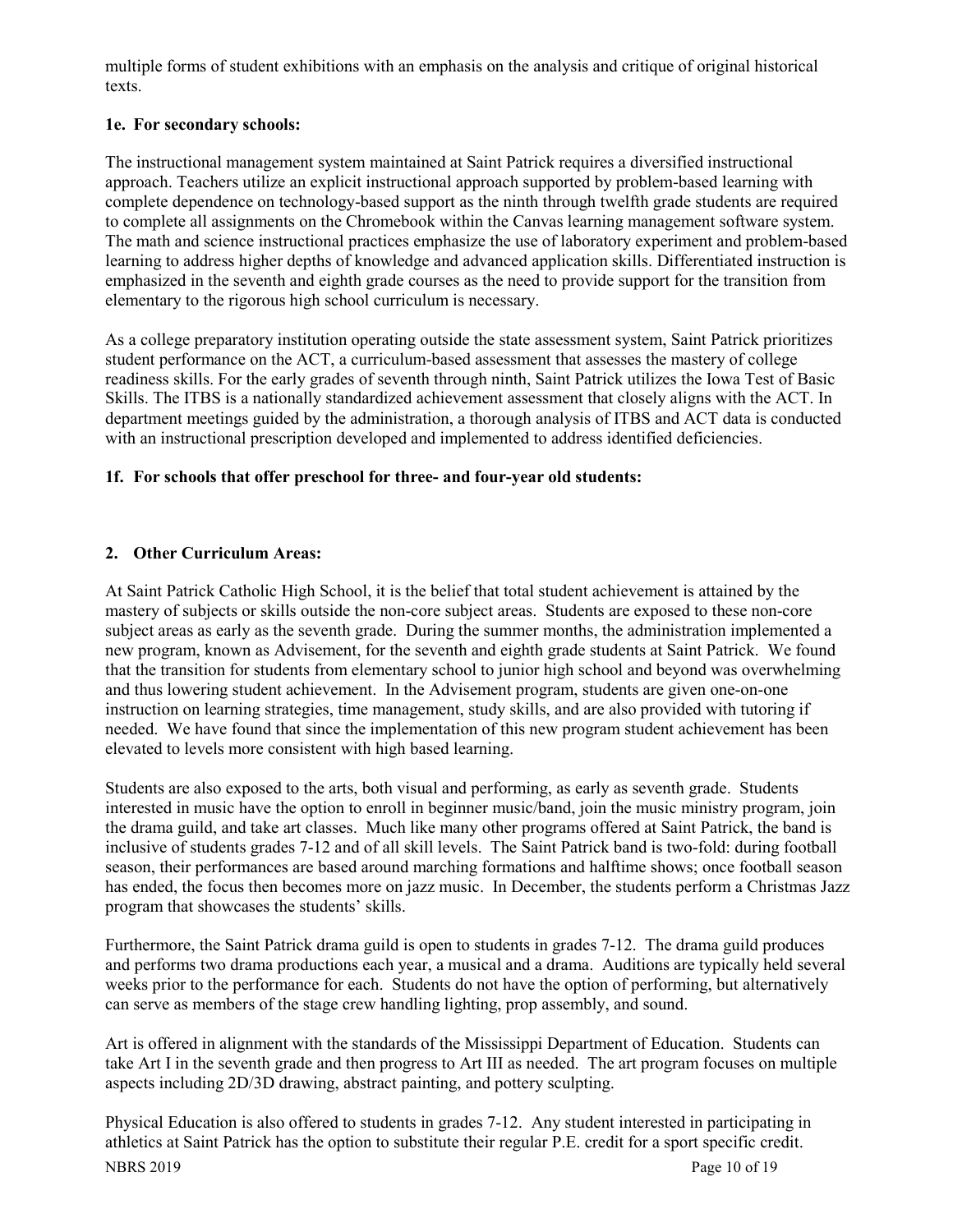Physical Education credits are offered as quarter or semester credits.

A course focusing on health and nutrition is offered to students in grades 9-12. Typically, students in ninth grade split their school year between physical education and health/nutrition. However, there have been cases where upper class students have taken the course to make up credits that may not have transferred.

Foreign language is offered in the form of Spanish and French at Saint Patrick Catholic High School. Beginning in ninth grade, students may enroll in Spanish I or French I. Upon completion of Spanish I, students may then progress through Spanish III or French III if they choose.

Beginning last year, Saint Patrick implemented a 1:1 technology initiative that involved providing students in the ninth grade with Chromebook computers. During the 2018-2019 school year, we have expanded this to all students in grades 9-12. This has enabled Saint Patrick to also implement the digital classroom for all assignments and exams, thus reinforcing the college preparatory atmosphere.

The library at Saint Patrick is staffed by a certified librarian and offers a comprehensive selection of both written and digital print. The library is also utilized for independent study, as well as study hall. It is equipped with a computer lab allowing students complete access to online materials at all times.

#### **3. Special Populations:**

Inherent to the implementation of a rigorous college preparatory curriculum is the need for a tiered instructional process. Each department at Saint Patrick High School provides instructional interventions for both the middle grades and the high school. The advisement classes for seventh and eighth graders, fifth period of each day, are designed to provide small group instructional interventions for students with an identified deficiency. Due to the recognized need for additional instructional support in our early grades, tutoring is provided for identified students either before or after school. For the ninth through the twelfth grade, interventions are delivered for identified students before or after school. The use of peer tutoring is also utilized as every department honor society provides peer tutoring to all students in all disciplines at least one day of tutoring each week.

While many of our students are high-achieving and are seeking a challenging curriculum, we also have students performing below grade level. We strive to make sure each child is educated individually. As an example, we have a seventh grade student with autism who is on a fourth grade math level; therefore, his math teacher works with him individually and has installed a math software program on his laptop to provide individualized assessments to grow his academic performance. We have another student with a speech disorder, and once per week, we have a speech therapist who works with him during his advisement class.

Furthermore, in partnership with the Dynamic Dyslexia School, we have developed a dyslexia program within our middle school curriculum for students who qualify. Students take a course in reading and writing development, and the course objectives are designed for dyslexic students who are college bound. The instructor for this course has a specialized master's degree in dyslexia therapy and is recognized by the International Dyslexia Association as a Level II Dyslexia Therapist, the highest level of certification offered, and a Certified Academic Language Therapist (CALT). Students involved in this program have demonstrated tremendous growth on their reading and language scores.

Conversely, we have many students who achieve higher than their grade level. We offer a very rigorous curriculum which challenges these students while preparing them for college. Students have the option to take advanced placement and dual credit courses, which are the most rigorous courses we offer.

NBRS 2019 Page 11 of 19 Dedicated time, resources and expertise are directed to the successful implementation of all efforts to address special populations. Issues that require specific training, knowledge or practices have been addressed by attending training workshops, providing training workshops on campus, and consulting with experts in specific fields being addressed. Examples of this include attending a regional conference on ADHD and instructional strategies, providing expertise on dyslexia and instructional strategies on campus in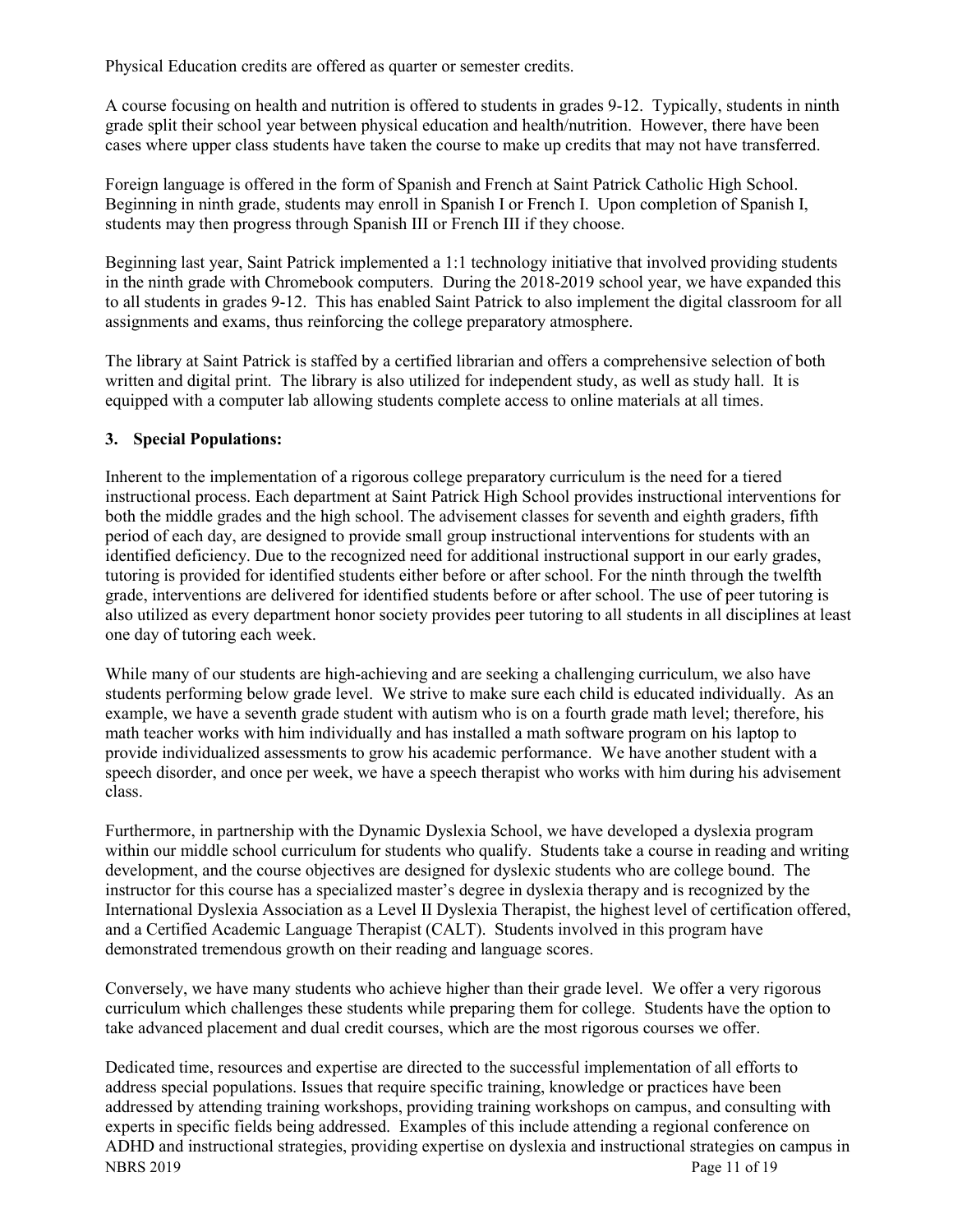school professional development sessions, providing expertise and collaboration on instructional strategies for the academically at-risk students on campus in school professional development sessions, and studentspecific conferences and consults with doctors and experts in the medical and psychological fields.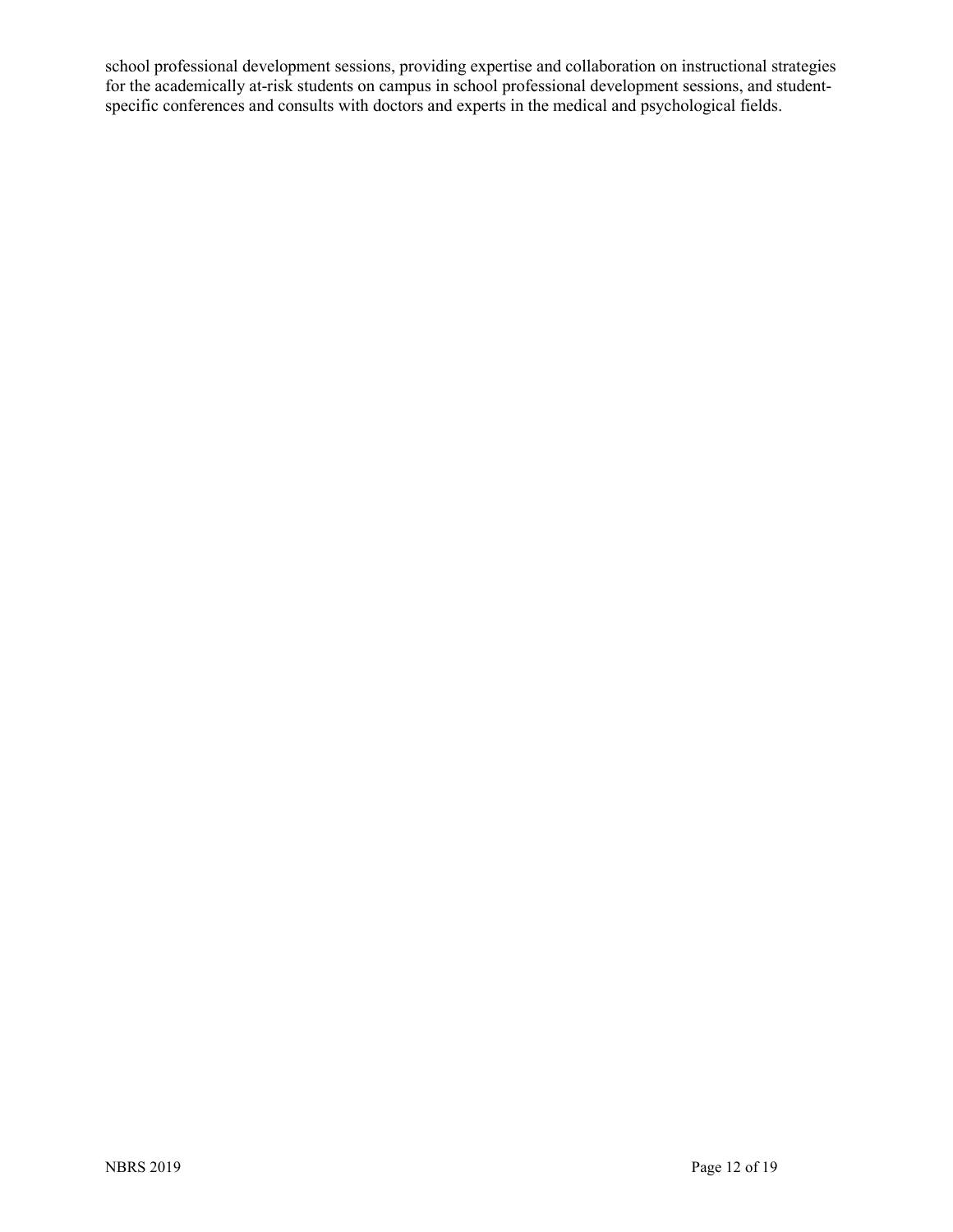#### **1. School Climate/Culture:**

Saint Patrick Catholic High School provides a school climate/culture that is inviting, inclusive, nurturing and supportive. Over 90 percent of our students participate in some form of extracurricular activity. The school offers many clubs, societies or organizations that students may become involved with and find their hidden talent, explore their unique interest or pursue a competitive goal. In addition to these 25 academic/social organizations there are 27 athletic teams that belong to the Mississippi High School Activities Association. All these organizations operate at a very high-performance level with numerous academic achievements in Science Olympiad, Robotics, Student Council and Youth Legislature as well as 37 state championships in athletic team events. The Saint Patrick student body continues to be a dynamic force in developing the whole self - mind, body and spirit - through participation, determination, dedication and commitment.

The social/emotional focus of our school culture/climate is evident in the numerous student produced activities that are presented during the school day as well as numerous parental supported activities that foster the parent/student/school relationship. Campus Ministry provides school wide programs that focus on biblical/moral/character development. This student led production is 100 percent designed, produced and performed by students in Campus Ministry. The school Drama Guild presents two theatrical productions to the community in the fall and the spring as well as sponsors the school choir that performs for various community and school programs. The Big Buddy program is a supportive effort where juniors and seniors "adopt" a seventh grader to provide mentoring and guidance as the seventh grader navigates the first year of high school. The relationships in the Big Buddy program are developed through Big Buddy Breakfasts throughout the year where the junior or senior has an opportunity to interact socially with the seventh graders.

Saint Patrick Catholic High School, along with its parental stakeholders, provides numerous opportunities to interact socially to encourage proper social emotional growth. Numerous age appropriate activities are scheduled throughout the year. Several dances are sponsored by the school for the high school as well as for the middle grades, seventh and eighth. Each grade is provided a spiritual retreat where the grade level is taken off campus for the day to reflect on biblical scripture and the lessons of loving your neighbor. All these retreats are conducted by the Campus Ministry supported by the theology department. Several teacher-student competitions are held throughout the year to provide an opportunity for the students to engage their teachers outside the classroom environment.

#### **2. Engaging Families and Community:**

Saint Patrick Catholic High School implements several strategies to engage family members and community members in the success of our students and the enhancement of our school including outreach programs, participation in various school organizations, and collaboration among teachers. Saint Patrick even refers to parents and students as family members in correspondence which aligns with the Catholic teachings of holding the family as the central social institution. The theology department issues a monthly newsletter with specific ways for family members to enjoy fellowship with one another while practicing the Biblical lessons taught at school.

Saint Patrick formed an official Parent Teacher Organization during the 2017-18 school year with the PTO Board continuing to serve for the 2018-19 academic year. This forum provides clear opportunities for parent involvement at the school such as assisting with our annual Grandparents Breakfast which saw a record turnout of over 200 grands this year. The PTO, Alumni Association, Foundation of Saint Patrick, and School Advisory Council boards have parents, alumni of our legacy schools, priests, and community professionals serving in leadership positions for Saint Patrick. These volunteers provide great insight and assistance in their advisory roles to our administration.

An integral part of Saint Patrick's community involvement is the partnership with six elementary schools in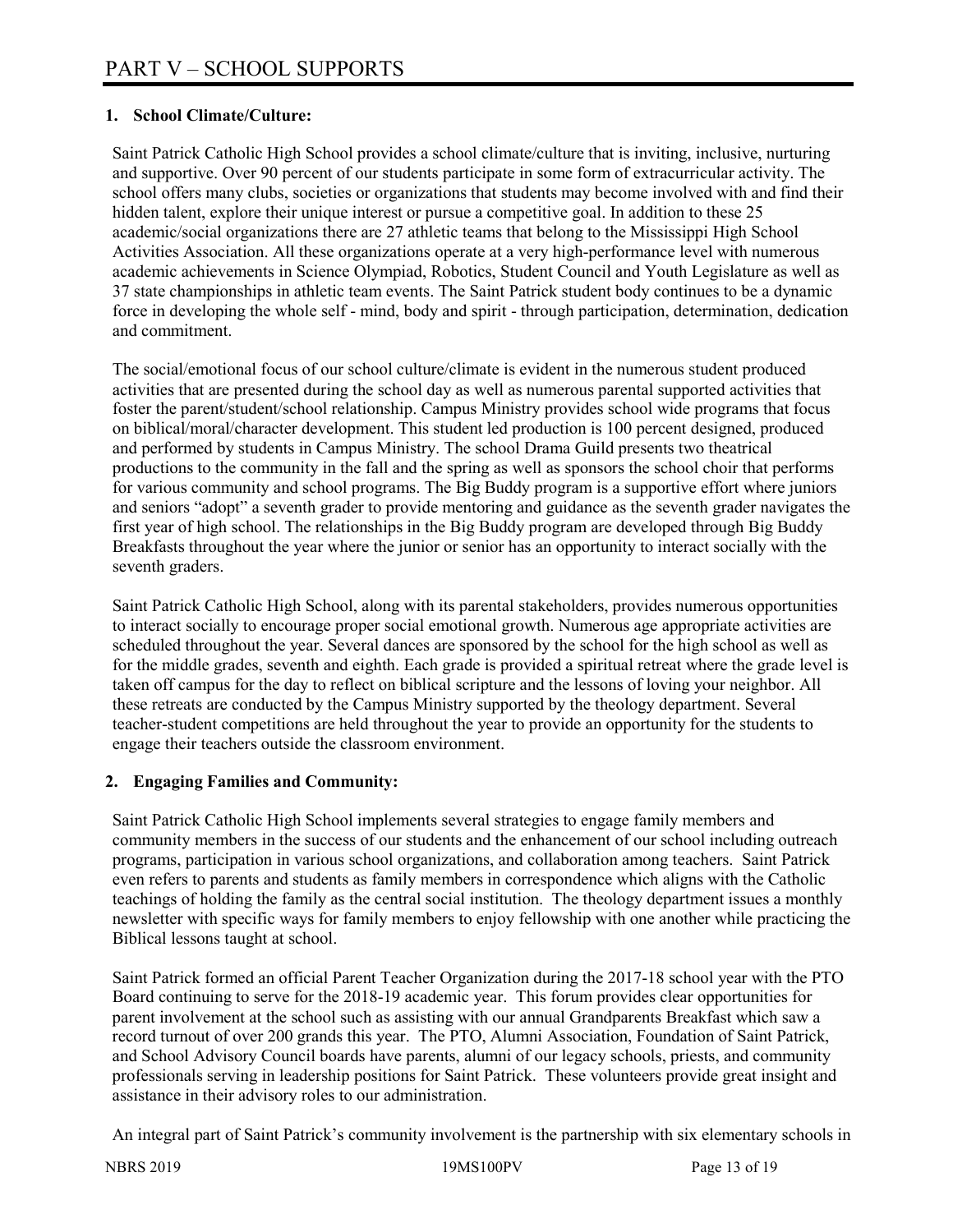the Diocese of Biloxi. Members of Team Tempest, our robotics team, mentor the elementary robotics teams which culminates with a regional LEGO tournament hosted by Saint Patrick that brings over 500 visitors to campus. Fifth and sixth grade students also visit campus once a semester and engage in handson activities led by our Campus Ministry Team. Student athletes and our athletic director work closely with our partner schools' basketball, football, and golf teams to help the elementary athletes work on their skills and teamwork. Tournaments, summer camps, and Saturday workshops are conducted throughout the school year and summer for our partner school students and students throughout the community.

Saint Patrick faculty members collaborate with faculty members at the partner elementary schools to ensure necessary concepts, especially in the STEM areas, are covered by the completion of sixth grade to provide a pathway to success in upper level grades. Faculty members and administrators work with two local colleges to provide dual enrollment courses for students. Representatives from colleges and universities throughout the region visit with students during lunch periods and during career day.

Updates regarding students' academic progress are consistently and readily available through PowerSchool and Canvas. Student achievements are highlighted on our website and social media platforms by our publicity class. Student challenges are communicated privately between teachers and parents with additional tutoring, counseling, and help available to turn challenges into success stories.

#### **3. Professional Development:**

Saint Patrick Catholic High School implements a comprehensive professional development program that provides exposure to research based effective instructional strategies and reinforcement of our Catholic Christian identity. Teachers are required throughout the year to participate in activities to further strengthen instructional practices resulting in the elevation of student achievement and our students' preparation for a rigorous university experience. Our professional development approach supports our mission by focusing on effective research based instructional practices and maintaining a climate that supports our Catholic Christian identity through meetings and workshops that begin in the summer and continue throughout the year in the form of weekly department meetings.

We begin the school year with a day-long spiritual retreat at one of our supporting churches. The importance of this retreat is evident in that all members of the faculty and staff was required to attend this retreat including maintenance and cafeteria staff. This retreat is conducted by one of our parish priests and focuses on our commitment to be intentional disciples of Jesus Christ. This intentional discipleship focuses on the daily interactions that teachers and staff have with students, peers, and parents throughout the year and how those interactions should always be Christ-like.

The main thrust of our professional development program in the 2018-19 school year was to elevate our teachers' understanding and use of digital instruction in alignment with our 1:1 Chromebook initiative and the use of the instructional software Canvas to implement this digital instruction. During the summer, each teacher attended workshops that focused on the use of Canvas in the digital classroom. Part of the commitment to the digital classroom environment was to provide every ninth through twelfth grade student a Chromebook and every teacher a touchscreen Chromebook. As a school with limited resources, this was a major commitment. The professional development which occurred during the in-service meetings before the first day of school reinforced the summer workshops by providing collaboration and support to allow all teachers to have the fundamental understanding of how to use Canvas in their classroom. Once school was in session, the first five weekly department meetings were focused on digital instruction and addressing real time issues teachers were experiencing. To control the digital environments our students could access, the school utilizes GoGuardian internet filter software that allows the classroom teacher to limit the accessibility that students have in their classroom. The software training on GoGuardian took place during the summer and continued into department meetings throughout the beginning of the year.

NBRS 2019 Page 14 of 19 The use of the weekly department meetings has allowed an avenue to present professional development in an ongoing and consistent manner. Two of the main topics discussed in weekly department meetings outside of the Chromebook and Canvas initiative were Webb's Depth of Knowledge and the application of the Depth of Knowledge levels in the classroom and the analysis of data using our assessment data from the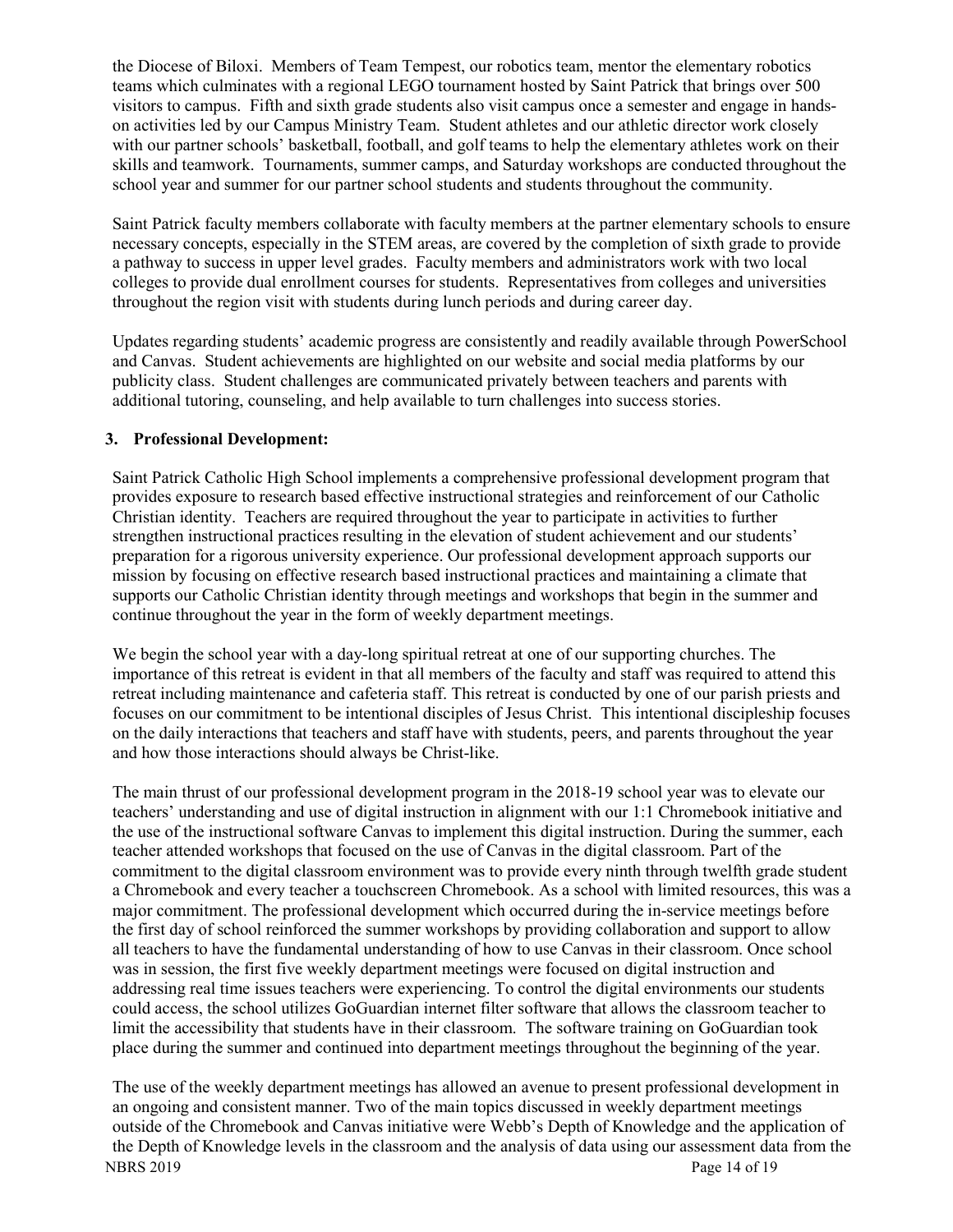ITBS, ACT and ACRE. In both instances, teachers were required to attend the presentation and then meet with their department to analyze and apply the information to impact classroom instruction.

#### **4. School Leadership:**

Saint Patrick Catholic High School's leadership philosophy is founded on the accepted fundamental principles of effective school improvement including successful instructional practices, a rigorous, practical standards-based curriculum, frequent and effective stakeholder communication, and extensive collaboration with all stakeholders. The principal is the chief executive officer of the school and oversees all aspects of the operations including curriculum and instruction, personnel, faith-formation and religious studies, budgeting and finance, public relations and marketing, development, student services, athletics and student activities, and physical plant. The principal has an advisory council made up of stakeholders that meets monthly to review various facets of the school and make recommendations to the principal. Reporting to the principal are the following members of the school's leadership team: vice principal, director of theology, director of public relations and advancement, director of admission, and director of athletics. Each member of the leadership team is responsible for his or her own department with all employees reporting to one of the aforementioned members. The leadership team meets weekly to discuss the vision of the school, upcoming events, decision-making, and needs from each department. The team-based approach to discussion and approval ensures that items are reviewed from multiple perspectives. The school's leadership team's philosophy is based on constant collaboration and communication to consistently ensure that all students are provided the best educational experience possible.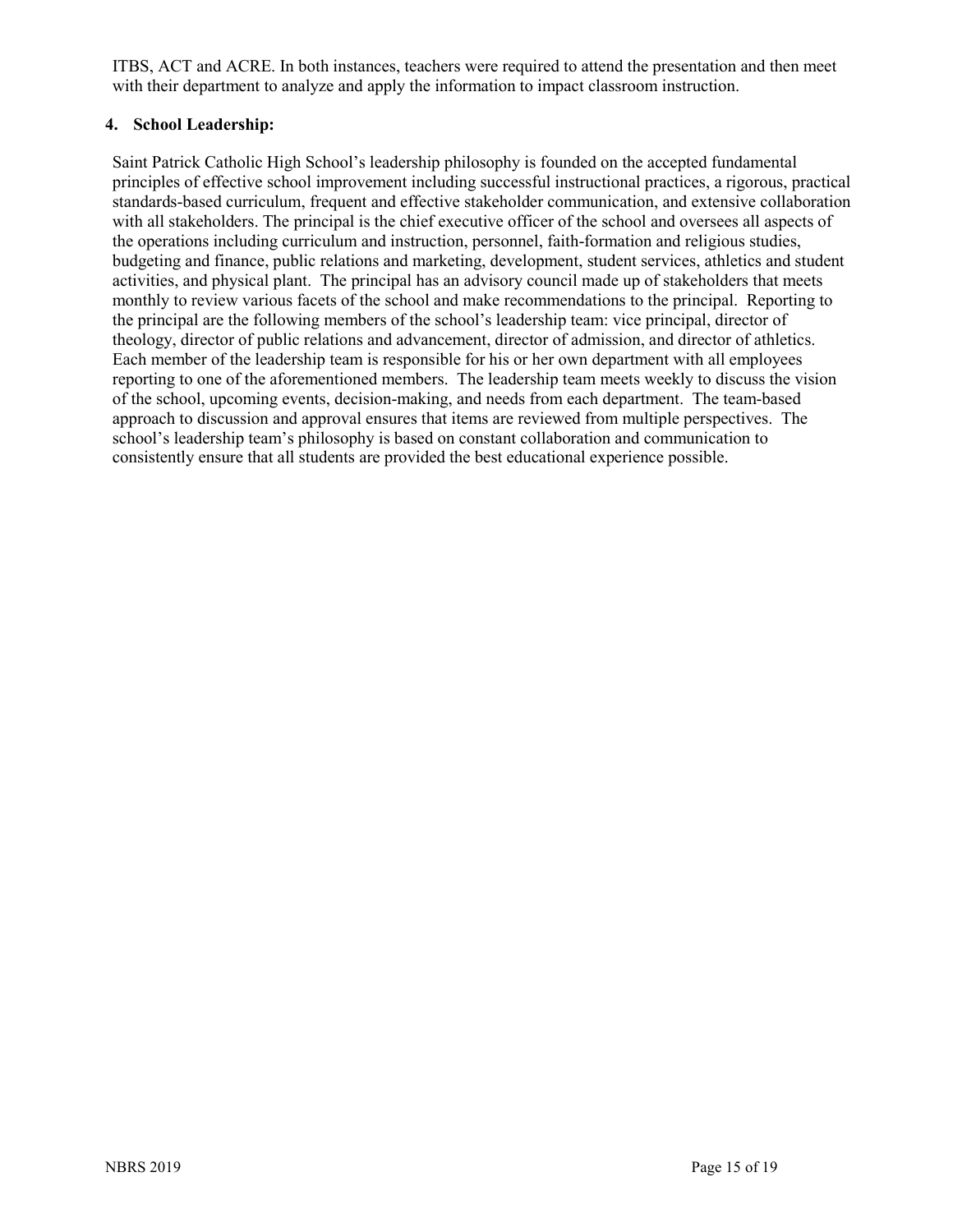Beginning with the 2018-19 school year, we implemented a 1:1 laptop initiative for our high school (grades 9-12) curriculum wherein each student is provided an individual school-issued laptop for use throughout the school year. The mission of the Chromebook program at Saint Patrick Catholic High School is to create a collaborative learning environment for all students. This environment enables and supports teachers with implementing transformative uses of technology while enhancing students' engagement with content and promoting the development of lifelong learners. Students will transition from consumers of information to creative producers and owners of knowledge. Saint Patrick Catholic High School endeavors to prepare students for an ever-changing world that sees technological advancements happening at a rapid rate, and we are committed to preparing students for success in college and beyond.

Each student is provided a Chromebook which is a type of laptop that runs Google's cloud-based Chrome operating system. Chromebooks are optimized for online use with the Google Chrome Web browser. Students are given a username and password that will allow them access to email, Google Docs, and Canvas Learning Management System. Students transport the Chromebook to and from school each day. Students use the Chromebook to submit all assignments and homework and to take tests and quizzes. Also, students use the device both in the classroom and at home.

Chromebooks are intended to become a daily part of a student's instructional day. Teachers will use Chromebooks as a tool to encourage collaboration and engagement along with communication. Teachers will share course content, school messages and emails, announcements, calendars, schedules, and grades through the Chromebook.

Students are encouraged to use their Chromebooks at home and other locations outside of school. Homework assignments will be submitted online. A Wi-Fi internet connection will be required to access students' files and online classroom. The Chromebooks are managed by the school's content filter and firewall both when on campus and off campus; therefore, inappropriate websites and applications will still be blocked even if the device is being used off campus. Although the content filter is in place at all times, parents are still encouraged to monitor students' internet usage.

Each student is also assigned a school email and Google Drive account. The email account is for sending and receiving school-official messages, and the drive account is for saving school files and documents. On the surface, the implementation of this program has had a major impact on the instructional success of the school. Both faculty and students report that the design and structure of this program mirrors that of the university experience. After this first year of implementation, we plan to utilize achievement results and surveys to analyze how the integration of technology has impacted student achievement and engagement.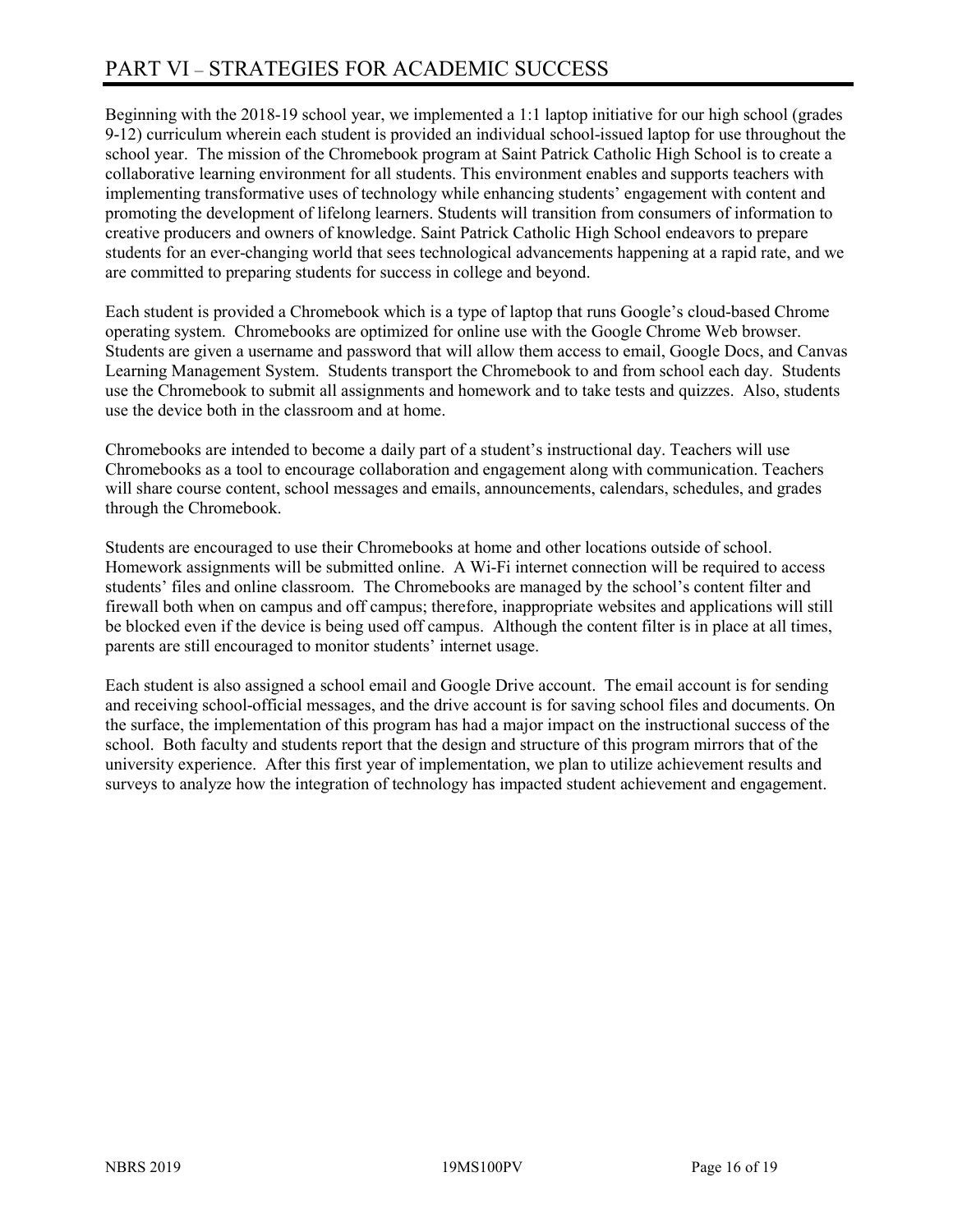## PART VII – NON-PUBLIC SCHOOL INFORMATION

1. Non-public school association(s): Catholic

Identify the religious or independent associations, if any, to which the school belongs. Select the primary association first.

| 2. | Does the school have nonprofit, tax-exempt $(501(c)(3))$ status?                                       | $Yes\ X$ | No. |
|----|--------------------------------------------------------------------------------------------------------|----------|-----|
| 3. | What is the educational cost per student?<br>(School budget divided by enrollment)                     | \$8402   |     |
|    | 4. What is the average financial aid per student?                                                      | \$2173   |     |
| 5. | What percentage of the annual budget is devoted to<br>scholarship assistance and/or tuition reduction? | $9\%$    |     |
| 6. | What percentage of the student body receives<br>scholarship assistance, including tuition reduction?   | 32%      |     |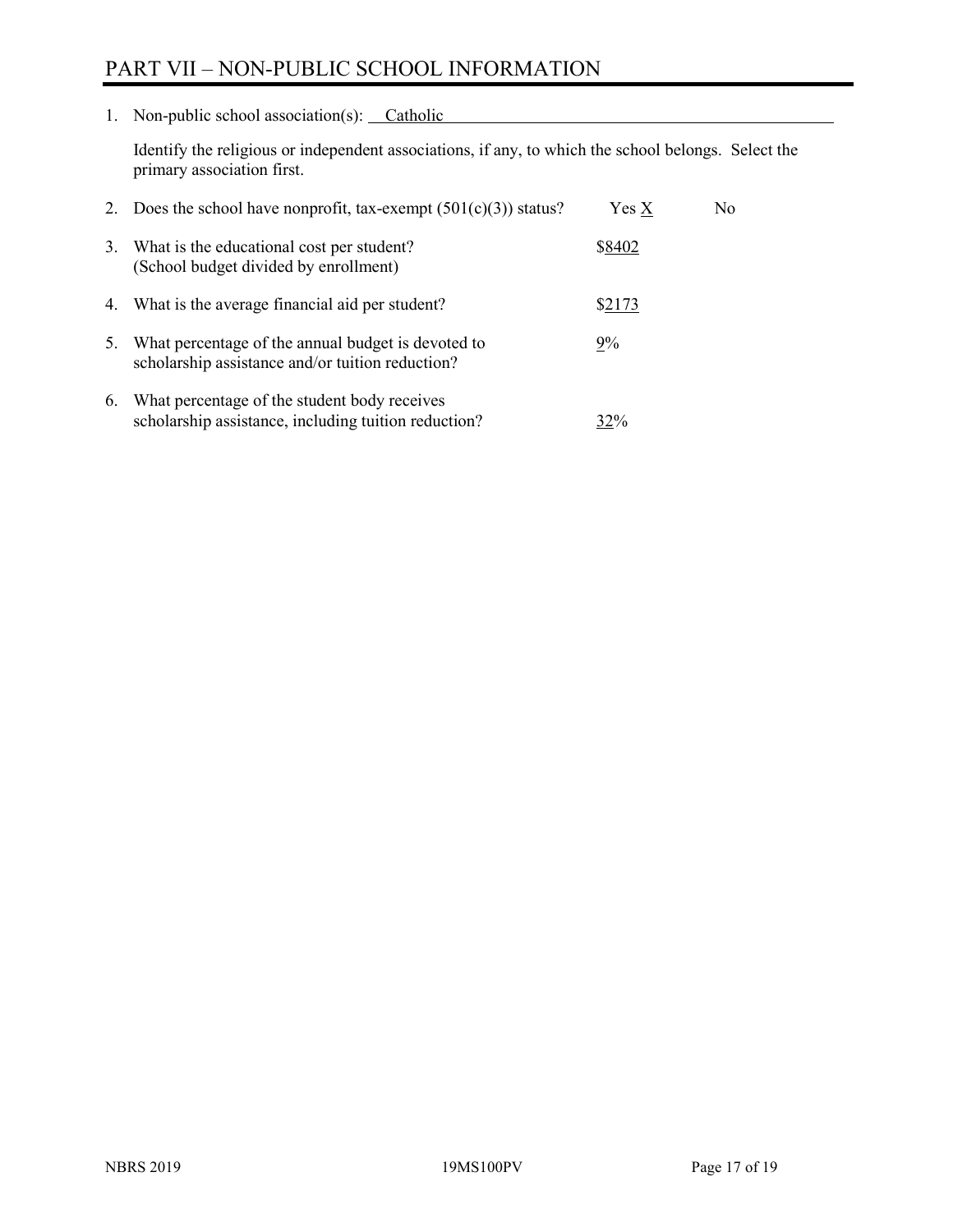## PART VIII – ASSESSMENT RESULTS FOR NORM-REFERENCED TESTS

#### **REFERENCED BY NATIONAL NORMS**

| Subject: Math                         | Test: ACT             | Grade: 12                |
|---------------------------------------|-----------------------|--------------------------|
| <b>Edition/Publication Year: 2018</b> | <b>Publisher: ACT</b> | Scores are reported here |
|                                       |                       | <b>as:</b> Scaled scores |

| School Year                                | 2017-2018 |
|--------------------------------------------|-----------|
| Testing month                              | Apr       |
| <b>SCHOOL SCORES</b>                       |           |
| Average Score                              | 24        |
| Number of students tested                  | 80        |
| Percent of total students tested           | 100       |
| Number of students alternatively assessed  | $\theta$  |
| Percent of students alternatively assessed | $\theta$  |
| <b>SUBGROUP SCORES</b>                     |           |
| 1. Other 1                                 |           |
| Average Score                              |           |
| Number of students tested                  |           |
| 2. Other 2                                 |           |
| Average Score                              |           |
| Number of students tested                  |           |
| 3. Other 3                                 |           |
| <b>Average Score</b>                       |           |
| Number of students tested                  |           |

**NOTES:**